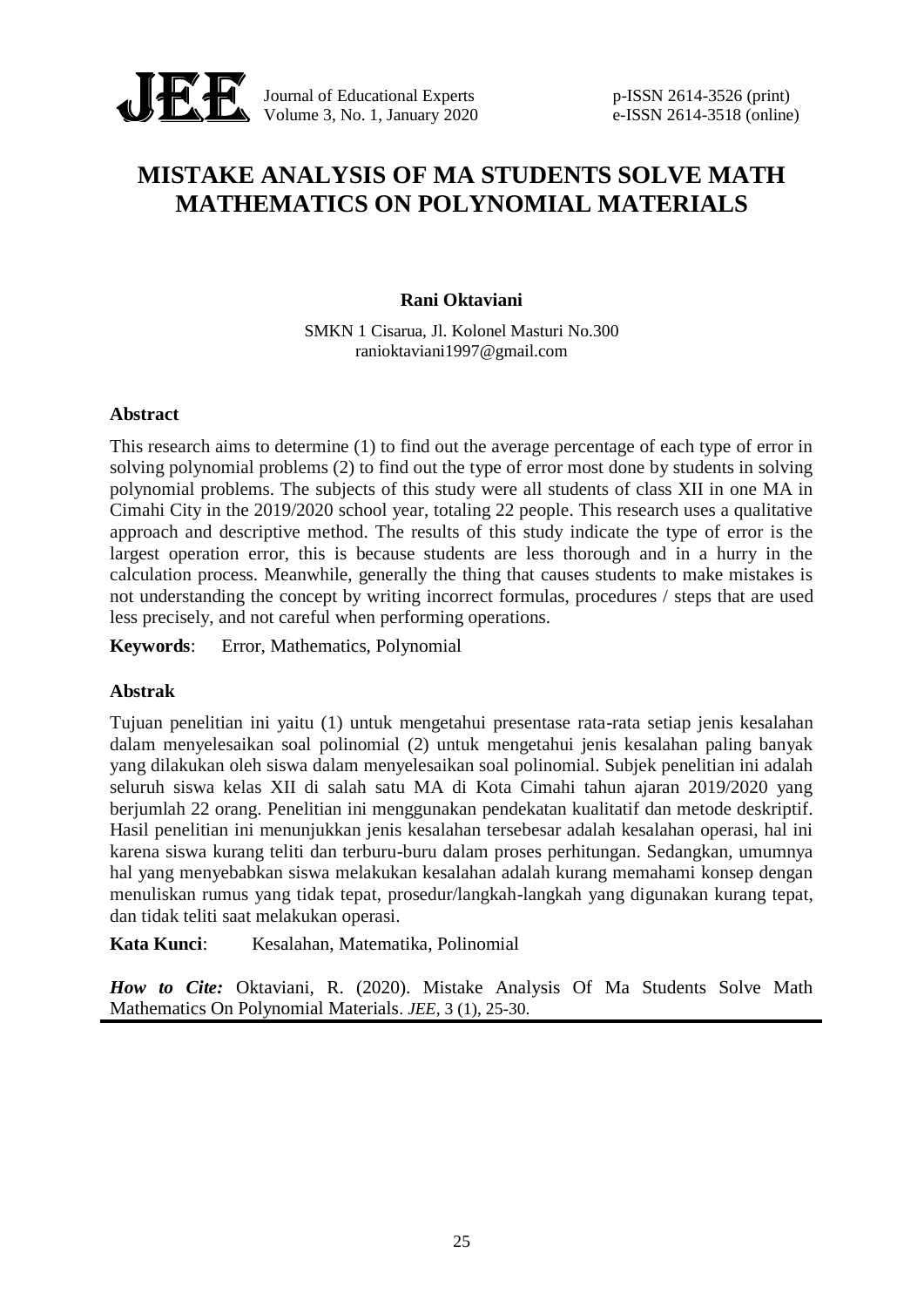# **INTRODUCTION**

Since the enactment of the 2013 curriculum, mathematics for MIA majors is divided into two namely compulsory mathematics and specialization mathematics. Specialization mathematics is studied by students from class X to class XII. That means that students are required to understand and learn the available material. One of the subjects in class XI semester 2 is polynomials. This material is one of the scopes of algebra material. In addition, this algebra material has been taught since junior high school. Besides the existence of algebra as one of the fundamental things in mathematics. Algebra learning in schools aims to enable students to think logically, analytically, systematically, critically, creatively, and collaboratively.

The low mathematical ability of students can be seen from students' mastery of the material that has been learned. Student mistakes in solving problems can be one way to know the extent to which students master the material. Therefore, it is necessary to analyze errors to find out the factors that cause students to make mistakes which will be useful to find solutions to solve and improve learning in the future.

According to Nasution & Irwan (2017), the results of research at SMA Negeri 1 Aek Kuasan in solving the remaining theorem concept questions are students having difficulty determining the appropriate formula because students do not understand the concept of questions, student difficulties are seen in the lack of accuracy of students in solving problems, and students less thorough in the calculation process. Therefore, polynomials are material that requires reasoning and is not enough to just memorize it. Students must understand the concepts of the formulas presented so that they can solve the problem well and in the end can be seen as a picture of student understanding. The types of errors that will be examined in this study are grouped into three according to Herman Hudoyo (Aly, Sujadi, & Taufiq, 2019), namely concept errors, procedural errors, and operating errors.

The purpose of this research is (1) to find out the average percentage of each type of error in solving polynomial problems (2) to find out the most types of mistakes made by students in solving polynomial problems.

# **METHOD**

This research uses a qualitative approach and descriptive method. Arikunto (2010: 3) explains that descriptive research is research intended to investigate the circumstances, conditions or other things that have been mentioned, the results of which are presented in the form of research reports.

The subjects of this study were all students of class XII in one MA in Cimahi City in the academic year 2019/2020, amounting to 22 people. Data collection techniques using the test. This research instrument uses a test in the form of four mathematical description questions with polynomial material. Data analysis techniques using the interactive analysis model of Miles and Huberman include data collection, data reduction, data presentation, and drawing conclusions (Sugiyono, 2013)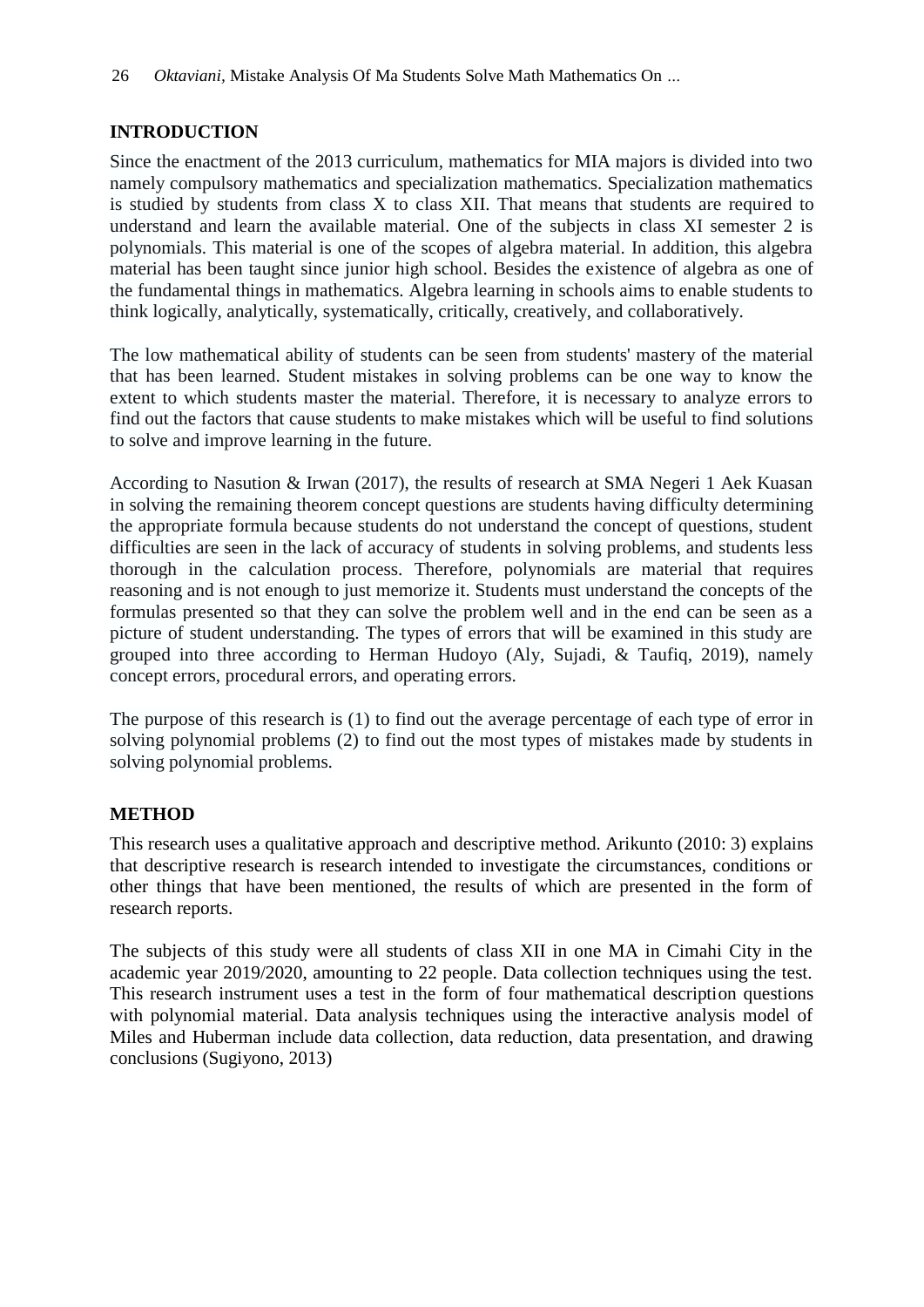### **RESULTS AND DISCUSSION**

### **Results**

Based on data analysis, the percentage of students' mistakes in working on polynomial math problems is as follows.

| <b>Problem number</b> | <b>Students answer questions</b> |            |
|-----------------------|----------------------------------|------------|
|                       | amount                           | Percentage |
|                       | 13                               | 59,06%     |
|                       | 14                               | 63,63%     |
|                       | 17                               | 77,27%     |
|                       | 15                               | 68,18%     |
| Average               |                                  | 67,03%     |

# **Concept Error Table 1.** Percentage of Concept Mistakes

Here is an example of a student's mistake is to make a concept error, students do not write the right formula to solve the problem so that what is answered does not match what is meant by the problem. This is due to students not understanding the meaning of the questions.

Figure 1. Example of a student making a concept error.

| <b>Error Procedure</b><br><b>Table 2.</b> Percentage of Procedure Errors |                                  |                   |  |
|--------------------------------------------------------------------------|----------------------------------|-------------------|--|
| <b>Problem number</b>                                                    | <b>Students answer questions</b> |                   |  |
|                                                                          | amount                           | <b>Percentage</b> |  |
|                                                                          | 13                               | 59,06%            |  |
| 2                                                                        | 14                               | 63,63%            |  |
| 3                                                                        | 19                               | 86,36%            |  |
| 4                                                                        | 15                               | 68,18%            |  |
| Average                                                                  |                                  | 68,03%            |  |

The following is an example of a student's mistake: making a procedural error by not completing the completion steps. The result of solving the problem should include the value of an in the polynomial and finally, look for other linear factors of the polynomial.



Figure 2. Example of a student making a procedural error.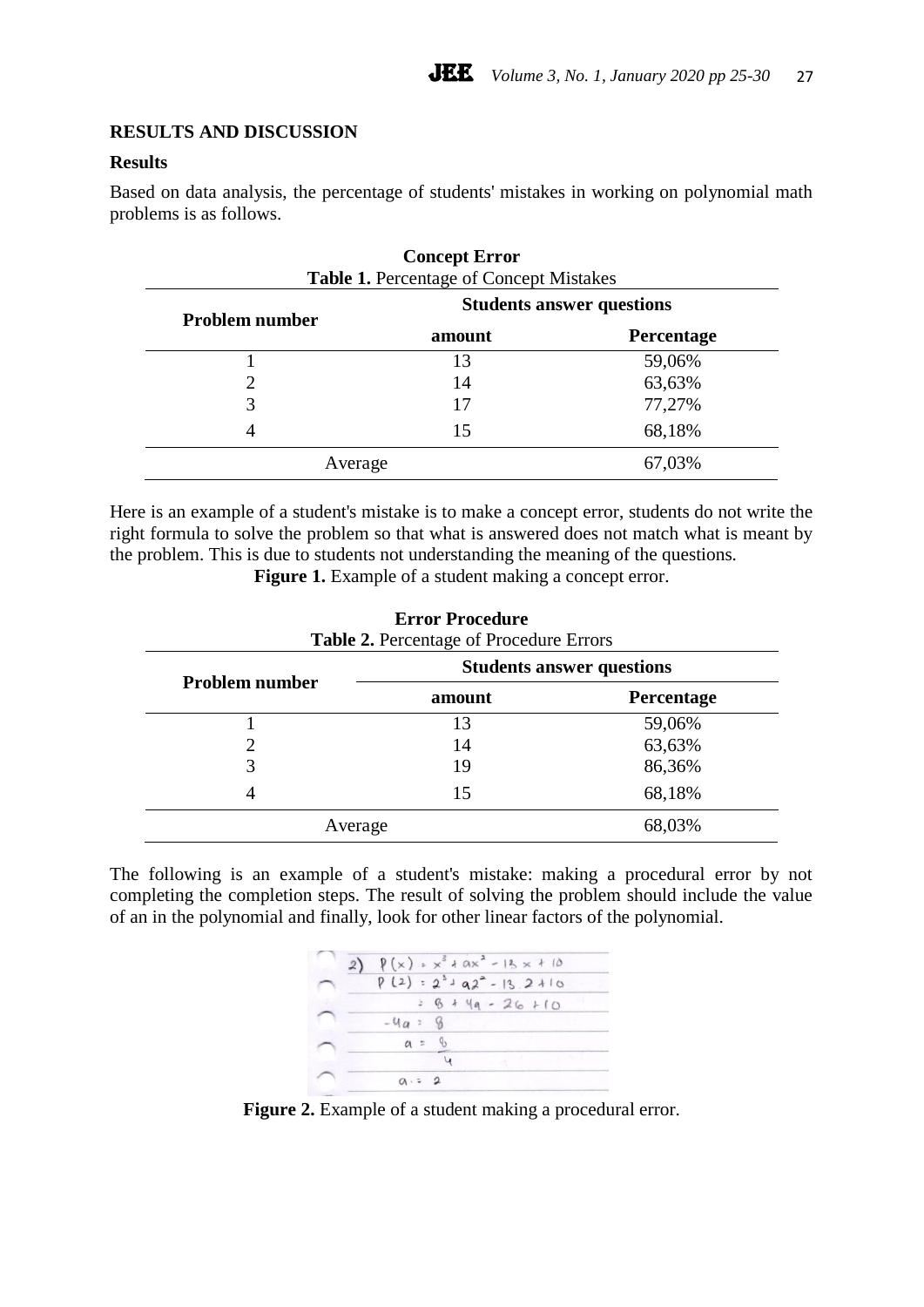| <b>Problem number</b> | <b>Students answer questions</b> |            |
|-----------------------|----------------------------------|------------|
|                       | amount                           | Percentage |
|                       | 14                               | 63,63%     |
|                       | 17                               | 77,27%     |
| 3                     | 18                               | 81,81%     |
| 4                     | 16                               | 72,71%     |
| Average               |                                  | 73,85%     |

### **Operation Error Table 3.** Percentage of Operating Errors

Here is an example of a student's mistake: making an operation error subtracting 8b-4b into 2b. This is due to students not careful and in a hurry in the calculation process.

 $\bigcirc$   $\bigcirc$   $f(x) = 3x^2 - 9x^2 + 4bx + 8x + 10 = 2x+23$   $g(x) + 2x - 2x + 2$  $2b = -6$ 

**Figure 3.** Example of a student making an operation error

### **Discussion**

### Concept Error

Understanding the concept needs to be owned by every student. According to Widjajanti (Hutajulu, Senjayawati, & Minarti, 2019), conceptual understanding is an understanding of mathematical concepts, students can learn new ideas by linking these ideas to the knowledge that their prerequisites have. The indicator of concept errors is not writing what is known in the problem, not writing what is asked in the problem and using the formula that is not appropriate (Istiqomah, 2016). From the results of data analysis, the average student made a concept error that is equal to 67.03%. The highest concept error is in item number 3 at 77.27%. While the lowest concept error found in item number 1 was 59.06%.

### Error Procedure

According to ("Big Indonesian Dictionary," n.d.) procedure, which is the stage of activities to complete an activity or method step by step with certainty in solving a problem. The Indicator of procedural error is irregularity in writing or sorting steps in completion (Istiqomah, 2016). From the results of data analysis, the average student made a procedural error that is equal to 68.03%. The highest procedure error is in item number 3 of 86.36%. While the lowest procedure error is in item number 1 of 59.06%.

### Operation Error

Operation error indicator is wrong in making calculations and the final results are less precise (Istiqomah, 2016). From the results of data analysis, the average student made an operation error of 73.85%. The highest procedure error is in item number 3 at 81.81%. While the lowest operation error is in item number 1 of 63.63%.